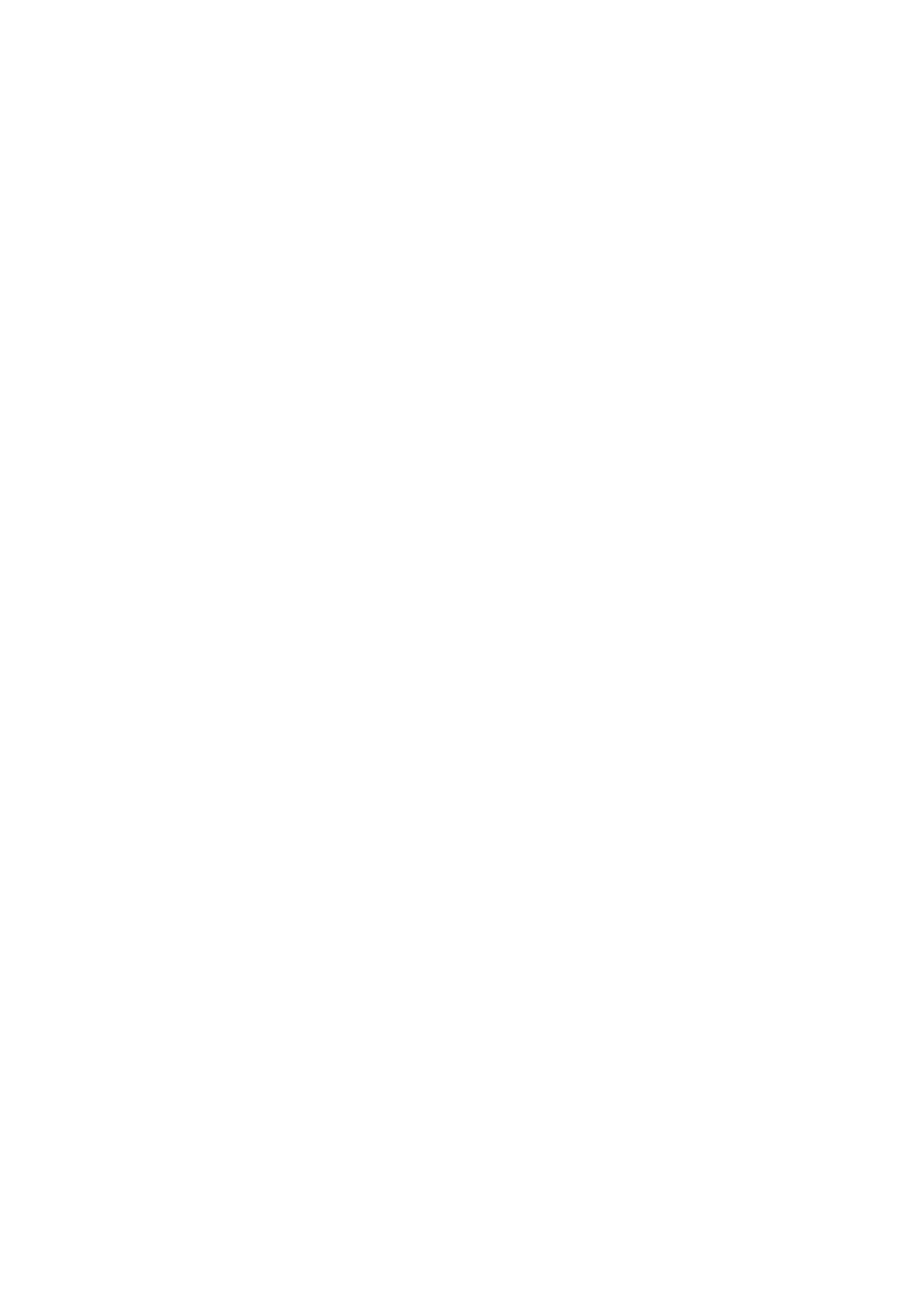

#### **INTERNATIONAL STANDARD ISO 6746-2:2003**  TECHNICAL CORRIGENDUM 1

#### **NORME INTERNATIONALE ISO 6746-2:2003**  RECTIFICATIF TECHNIQUE 1

Published/Publié 2004-03-15

INTERNATIONAL ORGANIZATION FOR STANDARDIZATION • МЕЖДУНАРОДНАЯ ОРГАНИЗАЦИЯ ПО СТАНДАРТИЗАЦИИ • ORGANISATION INTERNATIONALE DE NORMALISATION

## **Earth-moving machinery — Definitions of dimensions and codes —**

# Part 2: **Equipment and attachments**

TECHNICAL CORRIGENDUM 1

## **Engins de terrassement — Définitions des dimensions et des codes —**

## Partie 2: **Équipements et accessoires**

RECTIFICATIF TECHNIQUE 1

Technical Corrigendum 1 to ISO 6746-2:2003 was prepared by Technical Committee ISO/TC 127, *Earthmoving machinery*, Subcommittee SC 4, *Commercial nomenclature, classification and rating*.

Le Rectificatif technique 1 à l'ISO 6746-2:2003 a été élaboré par le comité technique ISO/TC 127, *Engins de terrassement*, sous-comité SC 4, *Nomenclature commerciale, classification et performances*.

 $\overline{a}$ 

© ISO 2004 – All rights reserved/Tous droits réservés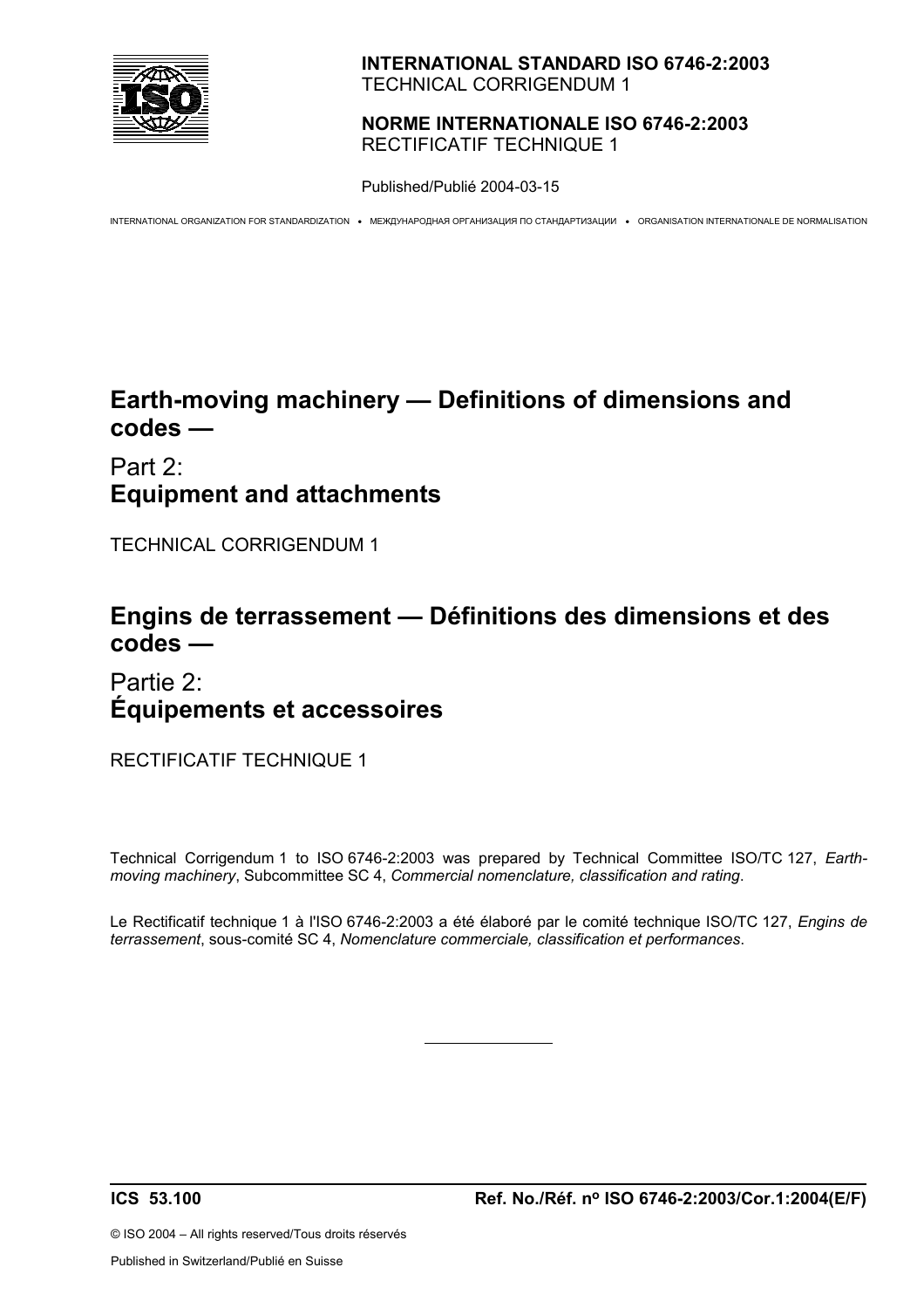Correct the status of Annex A from "normative" to "informative" in the title of the annex, as follows.

#### **Annex A**  (informative)

## **Heights**

*Page 6, Annex A Page 6, Annexe A* 

 Corriger le caractère de l'Annexe A en remplaçant dans le titre de l'annexe «normative» par «informative», comme suit:

### **Annexe A** (informative)

#### **Hauteurs**

(Like the other annexes in ISO 6746-2:2003, Annex A gives examples of the application of the dimensional coding system — in its case, in respect of heights — for information.)

 (Comme les autres annexes de l'ISO 6476-2:2003, l'Annexe A donne des exemples d'application du système de codage des dimensions — en l'occurrence, relatives aux hauteurs — pour information.)